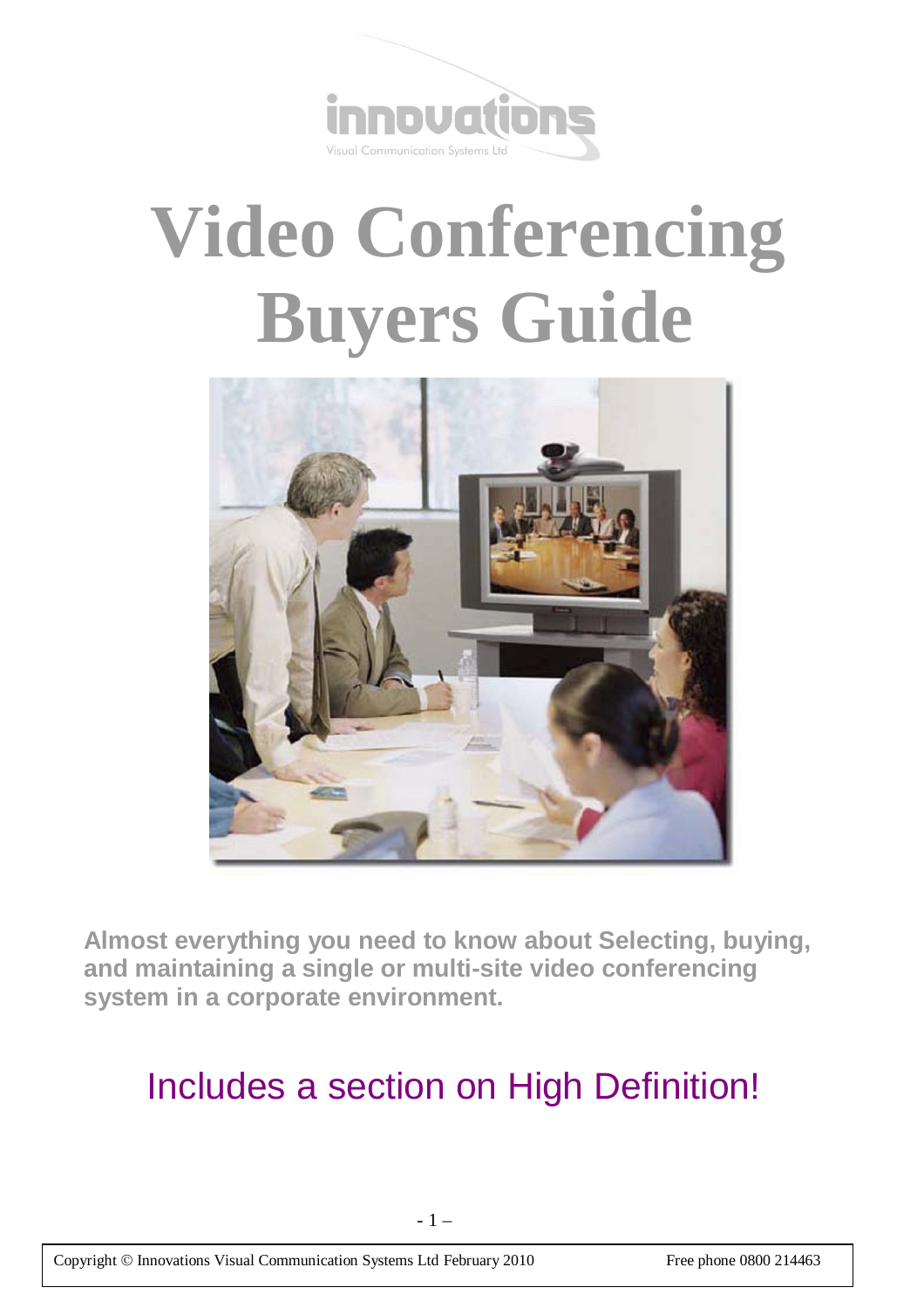# **Introduction**

Welcome to this guide to selecting, buying and maintaining your new video conferencing system.

Desktop, portable, integrated, IP, ISDN, High Definition, content sharing … what does it all mean and how do you know what is important to you and your organisation?

With video conferencing becoming more widely available and more importantly, recognised as an essential part of an organisations unified communications capability it is vital that any acquisition is carefully thought out, specified and deployed in the right way.

It is important to make the right decision, as you will be living with the consequences for the next 3 to 5 years.

Without good information it is easy to be tempted to acquire on price alone, a decision that could end up creating problems from day one, and one you could often regret for the next few years. On the other hand, a budget system may be the right decision. The important thing is being able to decide what is right for you before you commit.

This report provides a guide on general systems rather than dealing with specific equipment. As technology changes so rapidly it is almost impossible to provide a definitive guide that is product specific.

This unique report contains valuable information to help you make the best decision. If you would like more information and friendly expert advice, call Innovations free on 0800  $214463...$ 

Enjoy…

Andy Russell Sales Director

> Innovations Visual Communication Systems Ltd Vision House, 2 The Paddocks, Whittlesey Peterborough PE7 1PL

Telephone 01733 204214 Facsimile 01733 204601 Video Conference ISDN 01733 206946 Video Conference IP 93.97.239.84 Website: www.innovationsvisual.co.uk email: enquiries@innovationsvisual.co.uk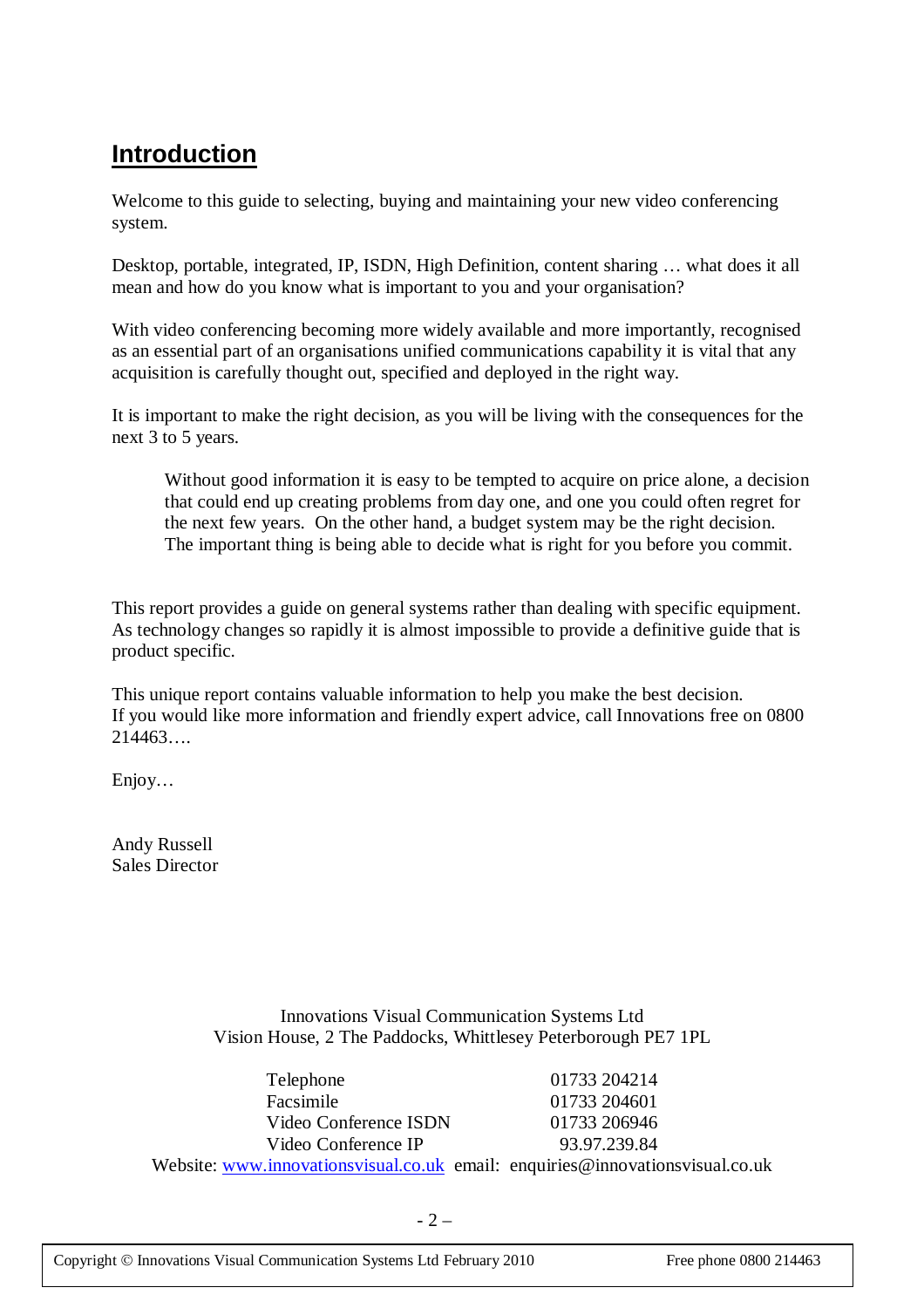# Everything you need to know about selecting, buying, and maintaining a single or multi-site video conferencing system

### **Contents**

**Page 4. What is video conferencing**

**Page 5. Why consider video conferencing?**

**Page 6. Benefits of video conferencing**

**Page 7. Identifying the correct solution for your organisation**

**Page 8. Compatibility standards** 

**Page 9. Which network is best?**

**Page 10. Choosing the right equipment**

**Page 11. Running Costs**

**Page 12. Standard or High Definition** 

**Page 13. Choosing the right supply and Installation Company**

**Page 14. Installing your video conferencing system, room design**

This document has been produced and published with the intention of being given away free of charge to valued clients, associated companies and potential clients who express an interest in our products and services. It must not be amended or changed in any way without the express permission of the author.

The only purpose of this document is to provide a general overview and guide. All of the information enclosed is, to the best of our knowledge accurate, all pictures are for illustrative purposes only and actual products may change and differ slightly in specification.

Innovations offer a full installation and commissioning service and can accept no responsibility or liability for accidents caused by poor installations not completed by ourselves. We recommend that a suitably qualified person perform all installations and that a suitably qualified and competent electrician checks all electrical connections.

Updated information and specifications are always becoming available and we cannot accept responsibility or liability for the accuracy or totality of the information provided herein.

\*All trademarks acknowledged as belonging to their respective owners.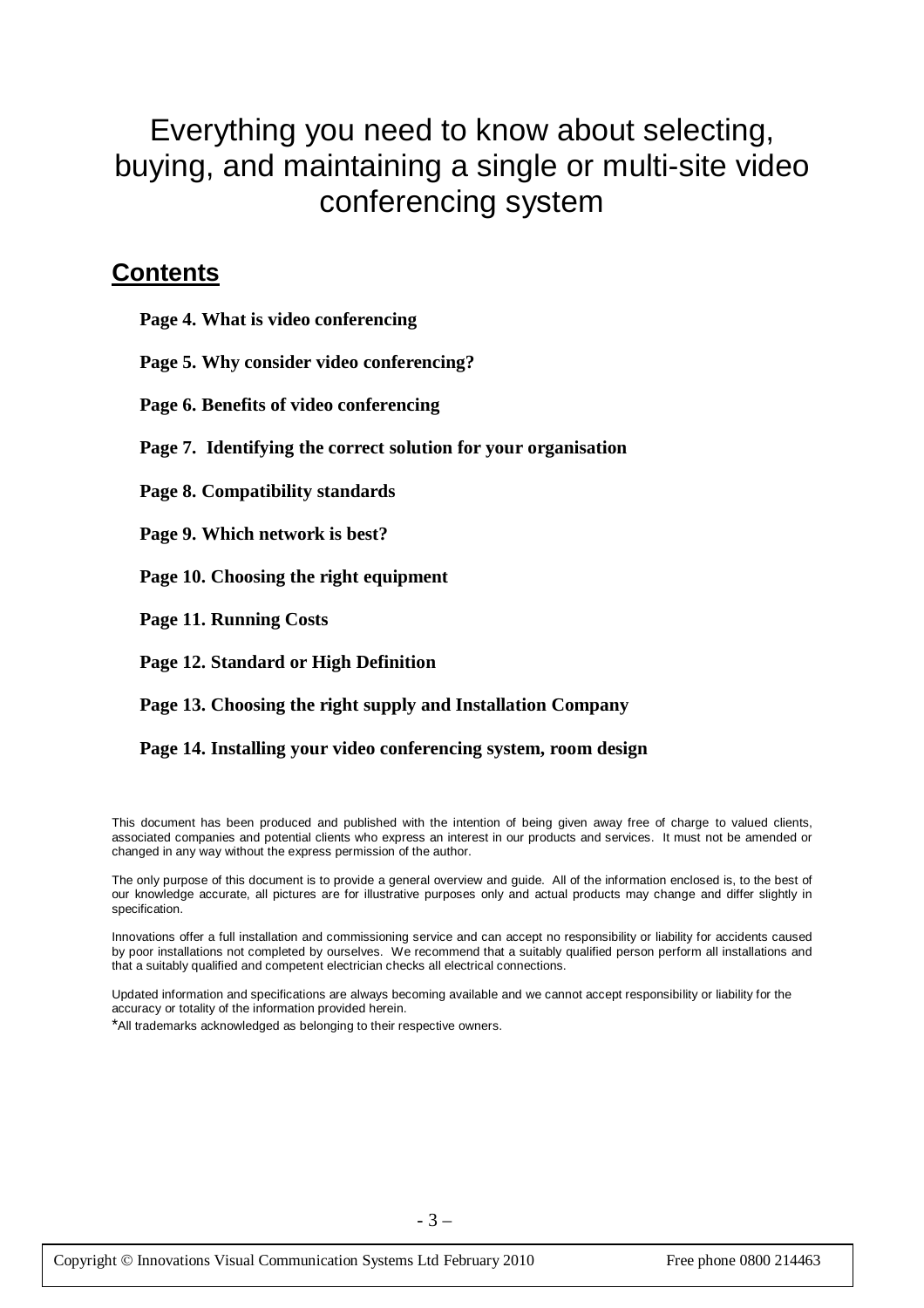# **What is Video Conferencing?**

The answer is very often found when asking the key people in your organisation why they want it.

Video Conferencing is the name given to a method by which delegates from different internal offices, home offices, or locations around the globe hold meetings face to face with full sound and image without having to travel.

Everybody is starting to see the potential benefits and there are many diverse applications throughout educational establishments, corporate organisations, local government, legal professions and the health sector.

The biggest misconception aside of is that video conferencing is just for speaking to people in another country. Many organisations save thousands of pounds by using the technology to connect offices around the UK saving a fortune in regional travel.

It is inevitable that face-to-face meetings will remain essential but it is fair to say that a lot of time and subsequent lost productivity can be saved by holding a 30-minute conference call between two UK cities instead of wasting the majority of the day stuck in traffic.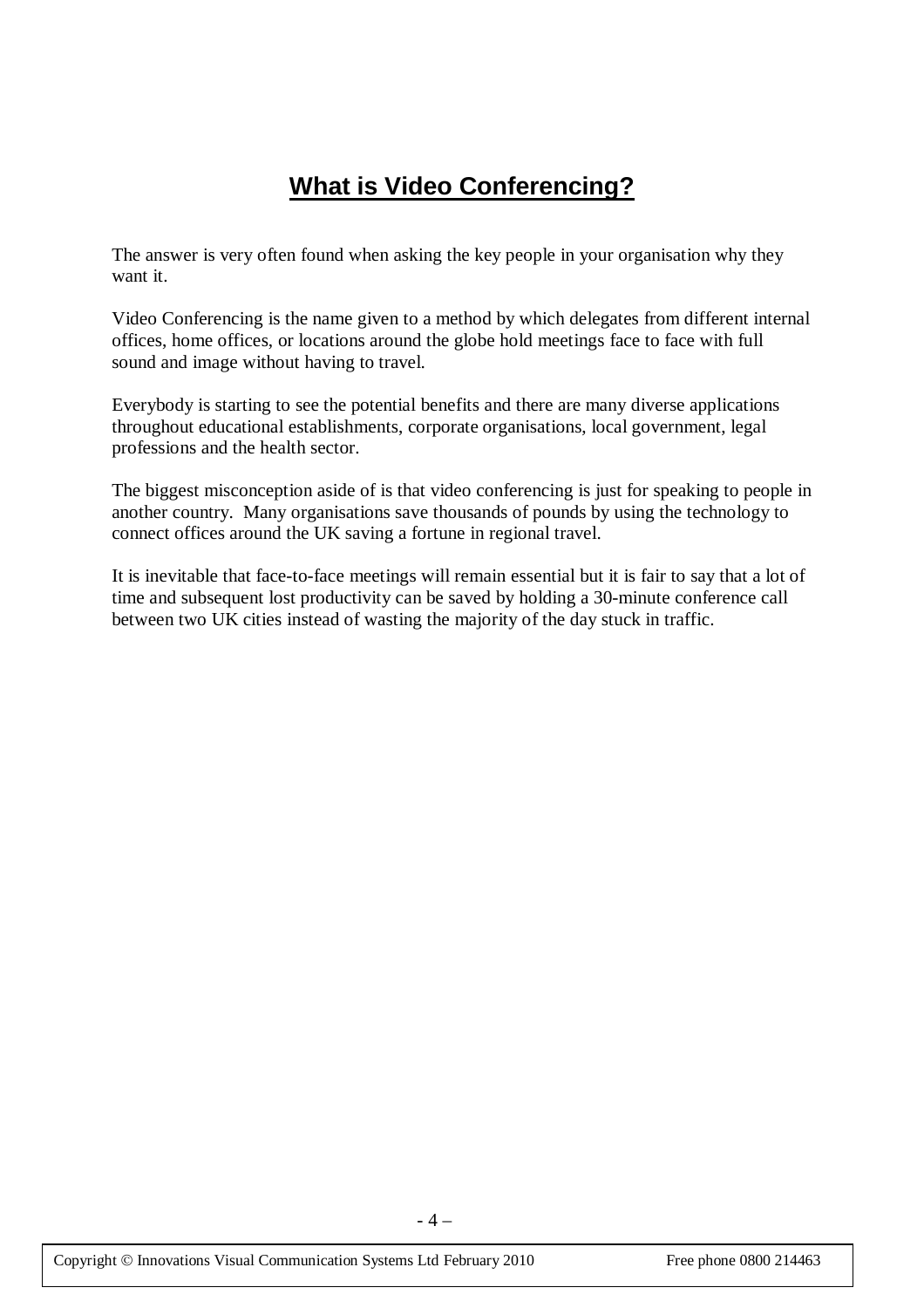# **Why Consider Video Conferencing?**

In today's economic climate every pound of a companies spend has to be justified and this includes something that many regard as a 'no brainer' money saving scheme.

But money is not the only issue. There are family, environmental and health issues to consider.

Much has been written and will continue to be written about your **carbon footprint**. All businesses have the responsibility to adopt a sustainable working policy. While everyone is striving to reduce their CO2 emissions we continue to travel short or long distances needlessly for meetings that could easily be conducted via a video conference call. The knock on effect of this travel, whether by land, sea or air is both damaging to the environment but also your budget. Escalating fuel costs are doing more to justify an alternative meeting strategy.

Extra travel reduces productivity and efficiency as well as increasing costs. Imagine being to hold that important ad-hoc meeting now rather than trying to arrange a meeting with several colleagues in different locations, especially when they all have busy diaries. The big benefit is the ability to bring many people



from the same office into a single meeting as the immediate saving in travel and lost productivity is immediately apparent.

Video conferencing will alter the way your business communicates and the flexibility will enhance your work/life balance. Meetings with offices in all corners of the UK can be held in a morning rather than potentially taking a working week away from home for overworked, highly paid employees who are increasingly spending time away from their families. Not only will efficiency increase but stress related illness will reduce causing a decrease in absenteeism.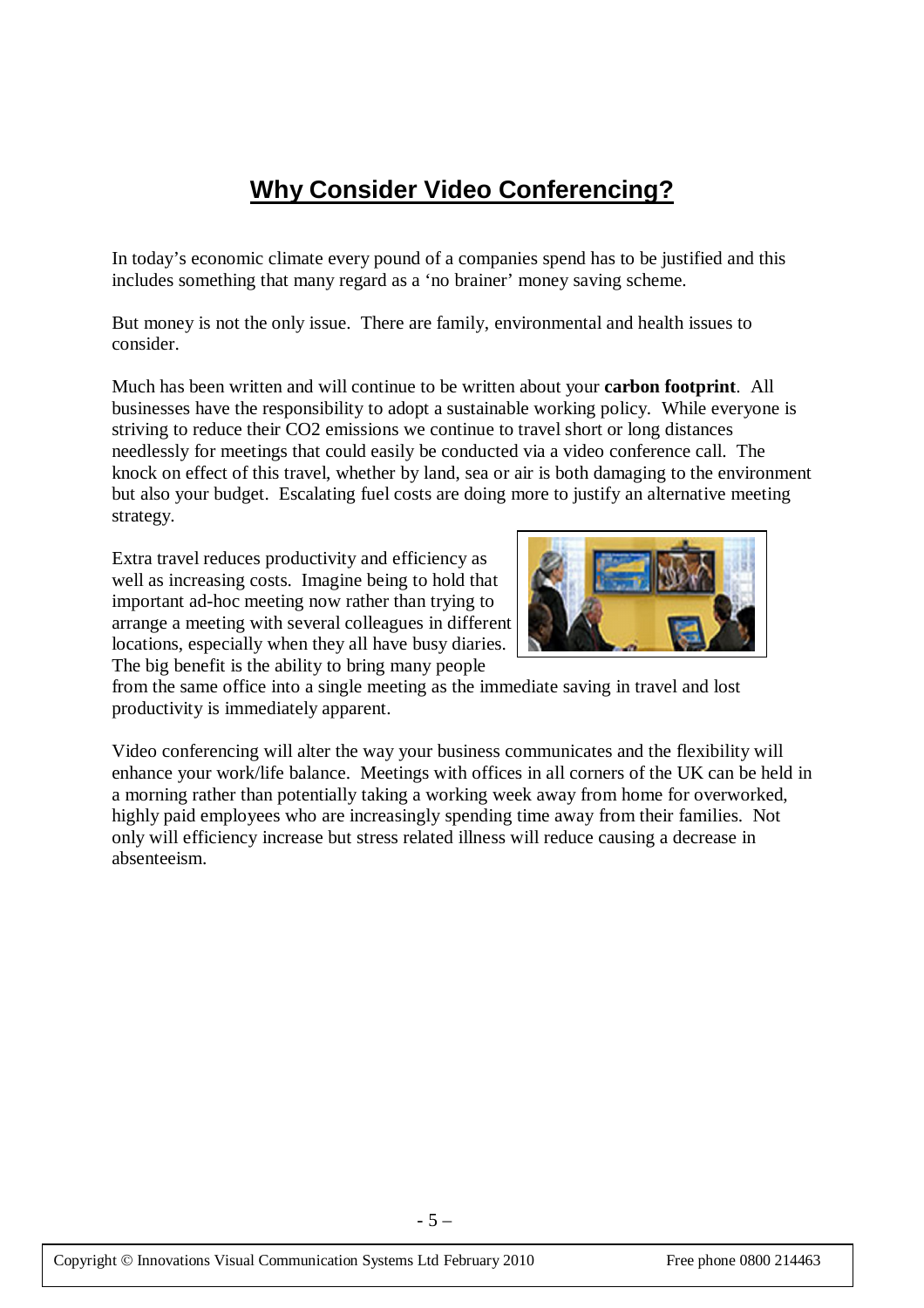# **Benefits of Video Conferencing**

Video conferencing is a very versatile communications tool for any size of business. Big benefits include:-

- Meetings can be held at short notice.
- It is a very cost effective solution, aside of the capital or rental cost for the equipment calls can be made inexpensively or at no cost across your corporate network.
- Resources can be optimised, as travel is not necessary. Instant and informed decisions can be made face to face rather than on the telephone.
- Crisis management is more efficient.
- Reduced time away from the office for meetings.
- Improved productivity.
- Company wide messages can be broadcast from a single location.
- Inter office meetings can be conducted at the desk instead of walking around a site for a one off meeting.
- Presentations can also be shown across a conference call allowing delegates to still enjoy the benefit of on the spot reaction to contentious topics.
- Reduced operating costs.

The current economic climate focuses an awful lot of attention on cost reduction, add into the equation the political focus on climate change and the pressure continues to be pushed onto companies to find ways to save money and contribute to worldwide carbon reduction. Global terrorism and a reluctance to travel have also contributed to the surge of video conferencing deployment with many companies installing systems into even their smallest offices if only for contingency or simply for consist operational facilities company wide.

Many other technologies go hand in hand including flat panel monitors or projectors for presentation; interactive whiteboards, which allow your conference audience to physically see you presenting and changing screen content as it happens.

The advent of high definition technology has brought distance learning on dramatically as the quality of images is detailed enough for surgeons to demonstrate intricate clinical procedures live; during a call.



Copyright © Innovations Visual Communication Systems Ltd February 2010 Free phone 0800 214463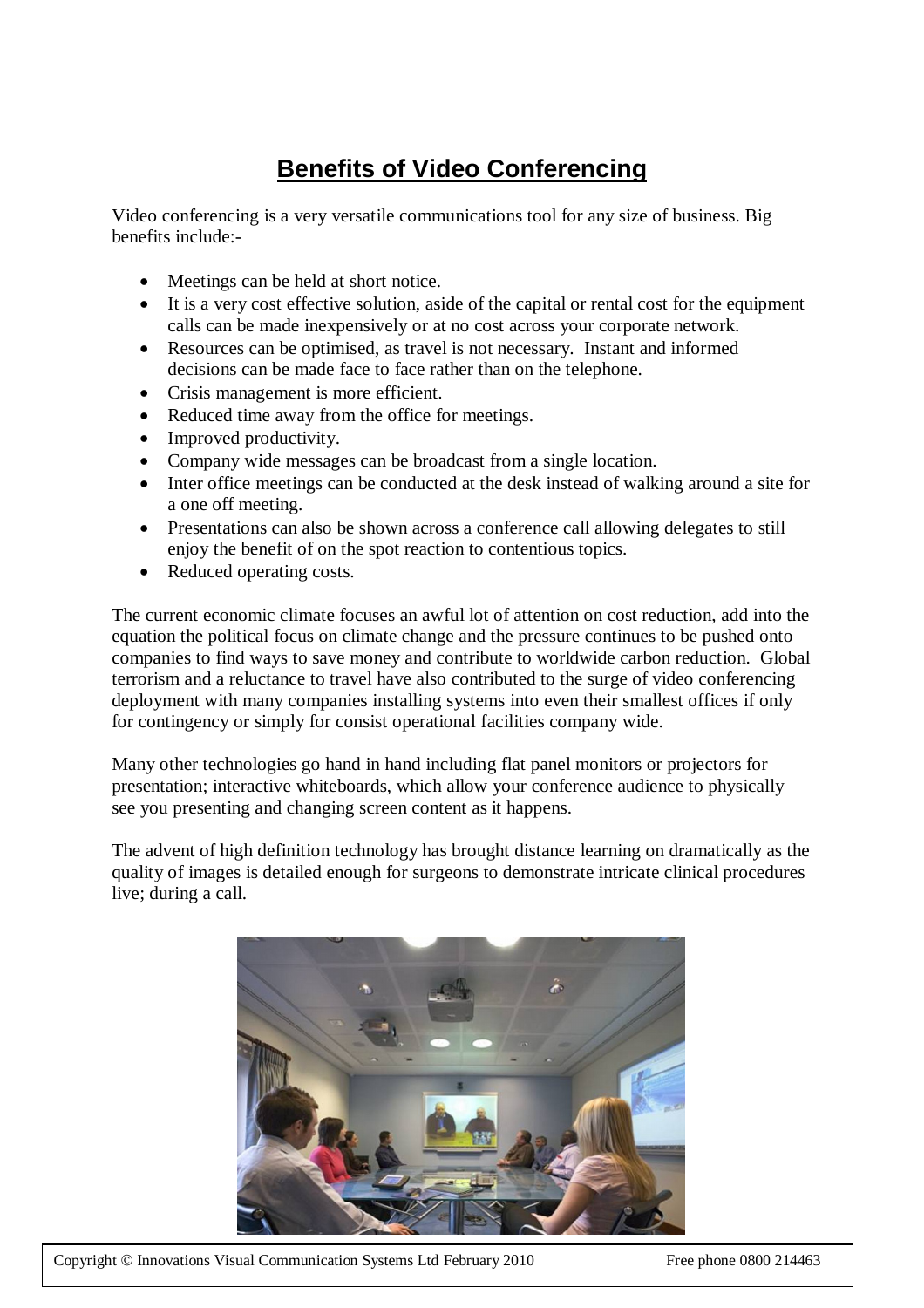# **Identifying the correct solution for your organisation**

It is important to understand what you are setting out to achieve and how you intend the system to be used. Who do you want to talk to, what systems do they use and why?

There are various options to consider and it very easy to get confused with all the variations that are seemingly readily available for minimal cost. The term video conferencing covers a multitude of variations and can also encompass low cost web conferencing tools such as Skype® and Instant Messenger®. These use low cost webcams on a stand alone PC to provide basic conferencing facilities across the Internet. These rely on the activity level of the internet and some would argue that they are a great tool for speaking to family abroad but is not of sufficient quality for a business meeting.

#### **One quick call maybe all you need to test and measure this.**

The other end of the scale is a bespoke room with designed lighting, quality audio and high quality cameras perhaps used on multiple screens like the very latest Telepresence systems costing anything up to £350k. There are many options in between.

Do you need a system that will connect to a single system during a call or do you need to be able to connect to multiple sites simultaneously for a group conference call. Most systems have an inbuilt option to connect to multiple sites, depending on the level of sophistication required you may wish to expand the system to allow connection of lots of sites in a single call. If this may only be an occasional requirement then you may consider it more cost effective to rent the services of a 'conference bridge' who will administer your call and bring multiple sites together into one call even if your own systems capability does not usually allow this.

Is your system going to be used in a single room or moved around between rooms? Do you an existing audiovisual resource to use as a screen. Does your company have the required network resource to allow use of the system, have a look at page 10 which describes the various networks available and what to expect from each one.

Do you wish to use multiple cameras on your system to perhaps show off another area during a call? A production line perhaps or a bust call centre. Will you need to share a PC presentation during the call or a picture of an object?

Make a wish list of desired uses, no matter how far fetched they may be. Far better to question a possibility before making a decision instead of finding out subsequently that you have missed an opportunity to acquire a system that would enhance your potential use. Choosing the correct partner for your purchase should assist as they should know the right questions to ask that will reveal the information needed for an accurate recommendation.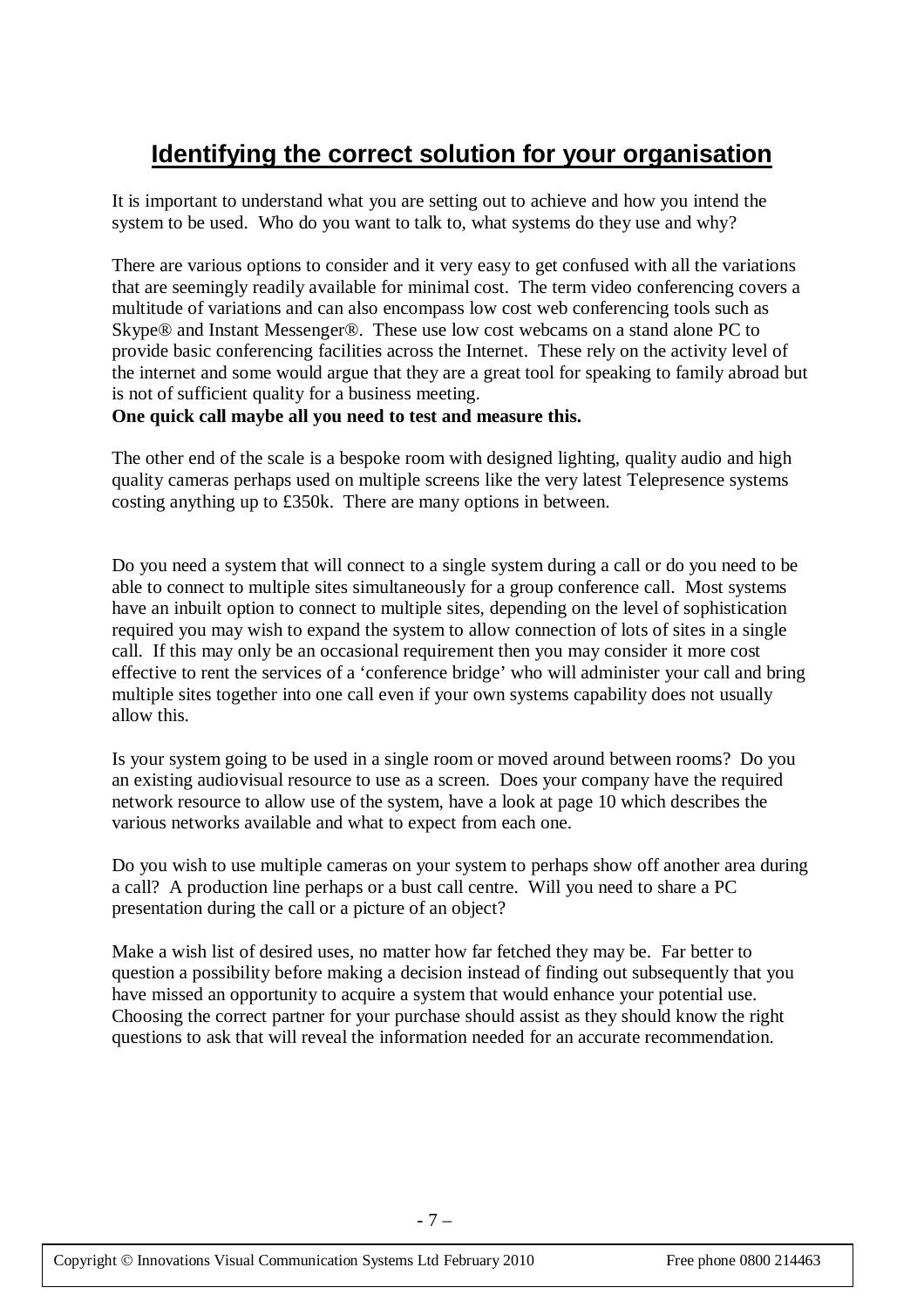## **Compatibility Standards**

Each video conferencing manufacturer produces systems to be compatible with certain international standards.

There would be little point in different standards, as this would seriously impede the use of video conferencing as a global communications tool. The International Telecommunications Union (ITU) has a series of internationally accepted standards, which govern audio and video communications, the most widely used of these standards are:

- H.320, for video conferencing using ISDN telephone lines
- H.239, for sharing PC content across a video conference link during a call
- H.323, a standard for IP (internet) based communications
- H.261, a video standard for use over ISDN telephone lines
- H.263, a video standard for video compression during a conference call
- H.264, a high definition video standard

Session Initiation Protocol (SIP) is a relatively new protocol widely used for IP based communications. It is speculated that this will eventually replace H.323 for IP based communications, if this is the case there is no reason to suspect that support for H.323 systems will disappear overnight due to the sheer numbers being used.

It is fair to say that recognised brands have great regard for compatibility and that interoperability between them remains at a reasonably high standard.

It is, however, usual that most organisations will standardise on a brand in order to maintain consistency and to facilitate a single point of contact for systems support.

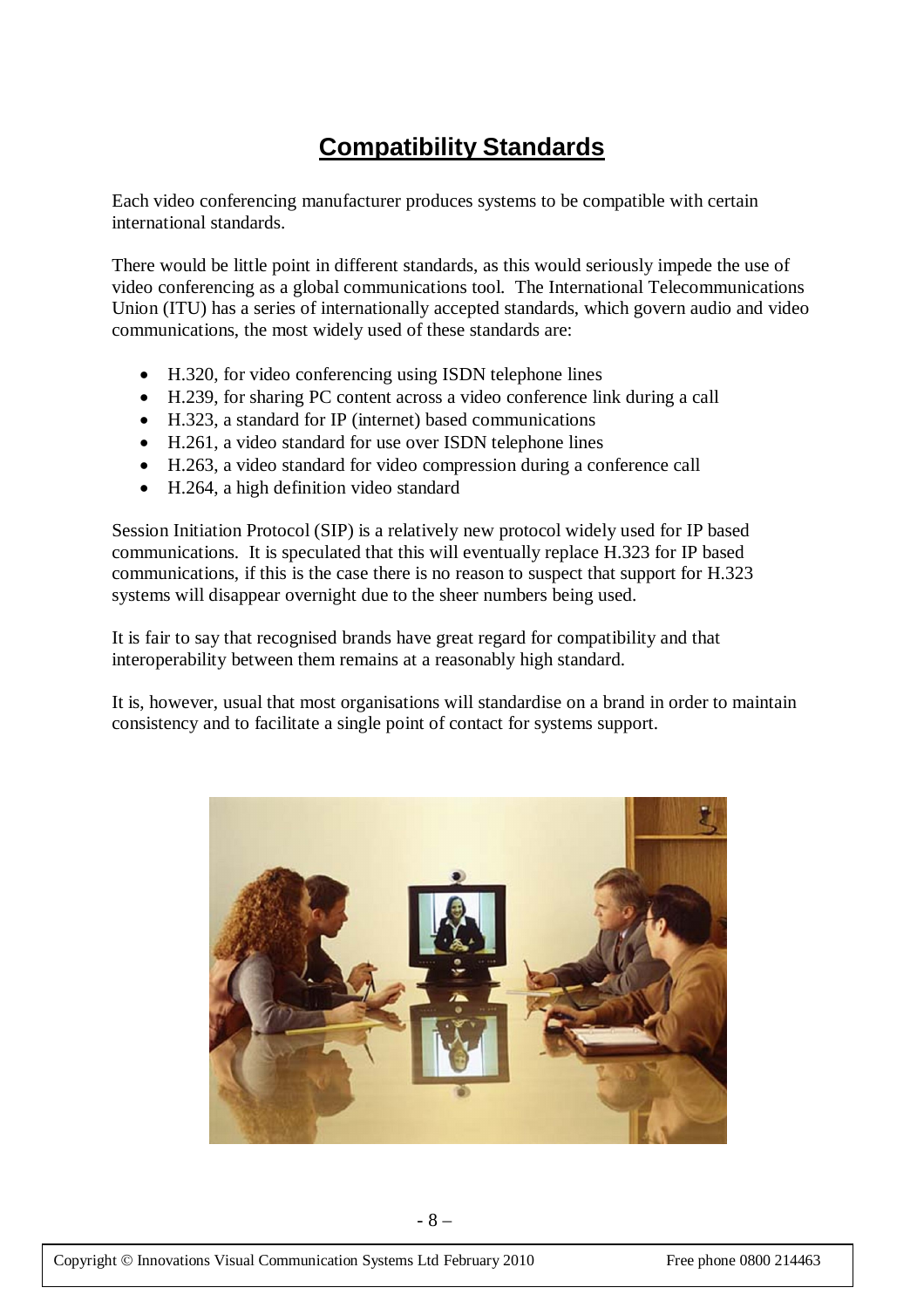## **Which Network is Best?**

This is the question that often promotes the greatest debate and is also probably responsible for the surge in new systems sales.

The type of connections used fall into two categories. ISDN2 (Integrated Service Digital Network), common place line types in many offices and IP (Internet Protocol), which in its raw format is the Internet.

All users of video conferencing want picture stability during a conference call. It is only quite recently that organisations have managed to start implementing faster and more cost effective Wide Area Networks (WAN's) that have brought home a cost saving advantage for video conferencing users. Actual calls across an IP network attract no variable call cost; you only pay for the line. With ISDN2 your call is charged by the minute per line, the same, as a normal telephone call would be. The higher your connection speed the better the call quality will be. This is where the two connection types differ so much.

With an IP call this is simply a matter of having more bandwidth to increase the call quality. With an ISDN2 you need more ISDN2 lines and as each line has two channels this equates to two telephone calls each time you dial out on the line. Remember that the higher the connection speed the better the call quality. As ISDN2 lines can be grouped together many users use up to 8 channels of ISDN2 for conference calls (a 512K connection speed) so this will mean a total of 8 calls all charged individually for the duration of the call. An equivalent IP call will be free…

An ISDN2 line is a closed circuit, which established a dedicated connection between the individual systems in the call. As it provides a direct connection the quality of the call is generally good, as you are not sharing the line with anybody. Depending on the quality required you could use anything from 128k upward, the higher the speed the better the call quality.

An IP connection in its raw format is a broadband line, which uses the internet to transfer data packets. There are no call costs but you do have to pay a rental on the line. On a simple broadband line your connectivity may be limited if you share your connection with others. Ask your service provider what your contention ratio is, the higher the number the more likely the possibility of a slow connection resulting in poor video conferencing performance. This is because of the unpredictability of the packet switching nature of the Internet. If your company has a dedicated network then it is likely that there will be no quality of service issues. Each case should be looked at on its own merit before determining any possible connection issues prior to installation.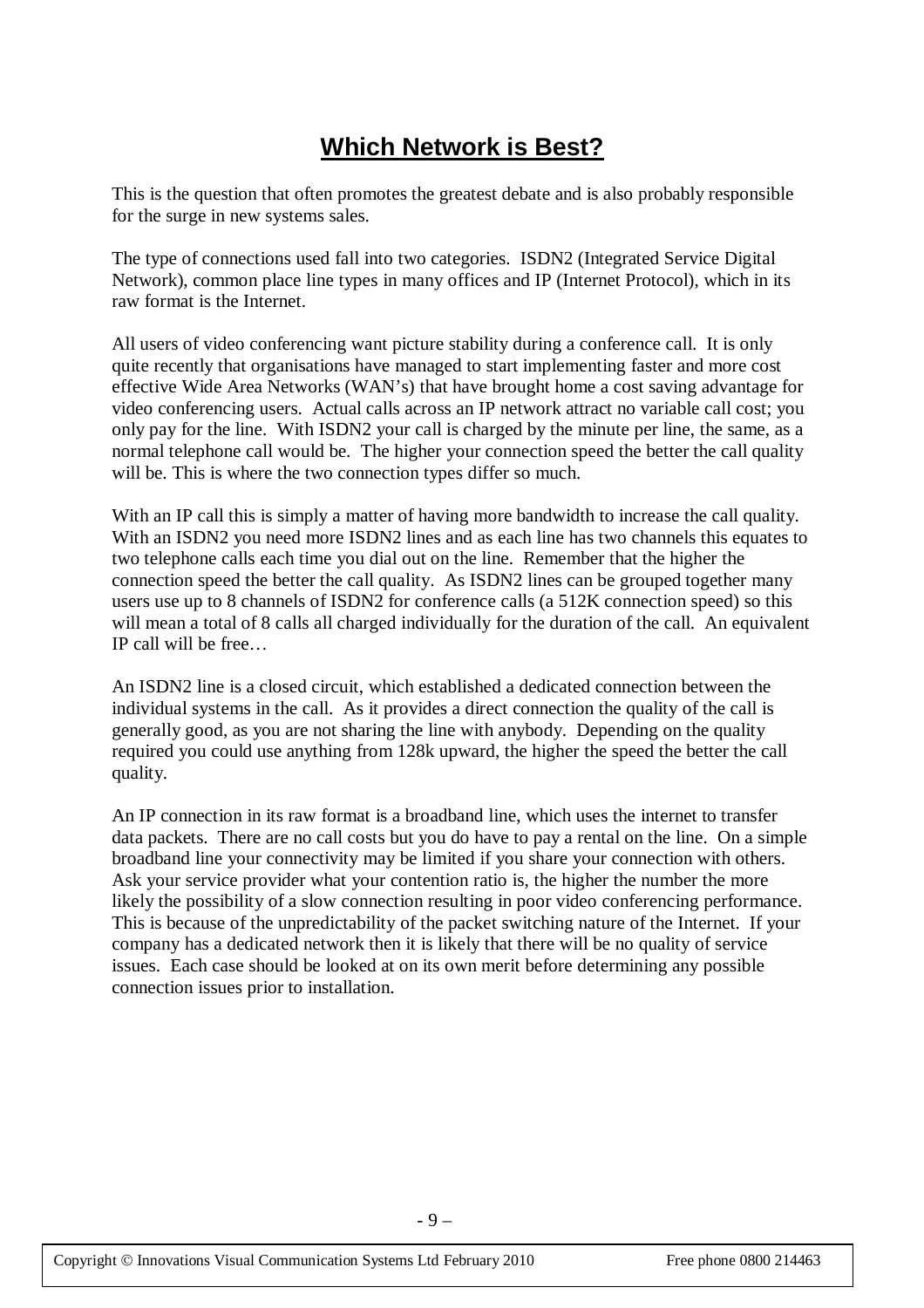# **Choosing The Right Equipment**

#### **Desktop Systems**

#### **Typically only suited to single person use**

For simple one to one conferencing, especially useful for home workers, there are software solutions which utilises a simple webcam and a piece of software, this does perform better than typical web based conferencing and is also ideal for corporate use to save personnel having to move to a room for a one off conference call.



### **Set Top System**

.

**Also referred to as mobile systems, they usually end up sat on top of or under a screen of some description**. (We would recommend a good quality LCD screen as Plasma Screens do suffer image burn and video conferencing systems may display a static menu screen for a period between uses.)

A typical system is good for 2-20 people. Some have fixed cameras and some use a more sophisticated PTZ (point, tilt, zoom) camera for tracking around the room. ISDN or IP systems are available and configurations vary between single monitor, dual or triple monitor, projector or a mixture of each.

Many systems have the capability to initiate multi site calls (there is often a cost for activation) and this will put

the specification on a par with higher end systems.

Many set tops can be incorporated into larger AV systems as part of a Boardroom incorporating touch screen control from a system like Crestron. Other capabilities also include the ability to share a PC application with the other people in your conference call.



#### **Room Based System**

#### **These would normally be installed as part of a larger audiovisual system with high quality audio speakers and microphones.**

A room system is usually a permanent fixture although the same system could be used on a mobile trolley if required. High quality built in displays, controlled by a Crestron or similar touch screen control system would be part of the hub of this system which may often be shared among several meeting rooms. Many integrated room systems have other items including a DVD player, electronic document camera for showing printed information or objects to other parties in the call as well as sharing a presentation. This may often be installed in an equipment rack. Due consideration needs to be given to your room layout and lighting.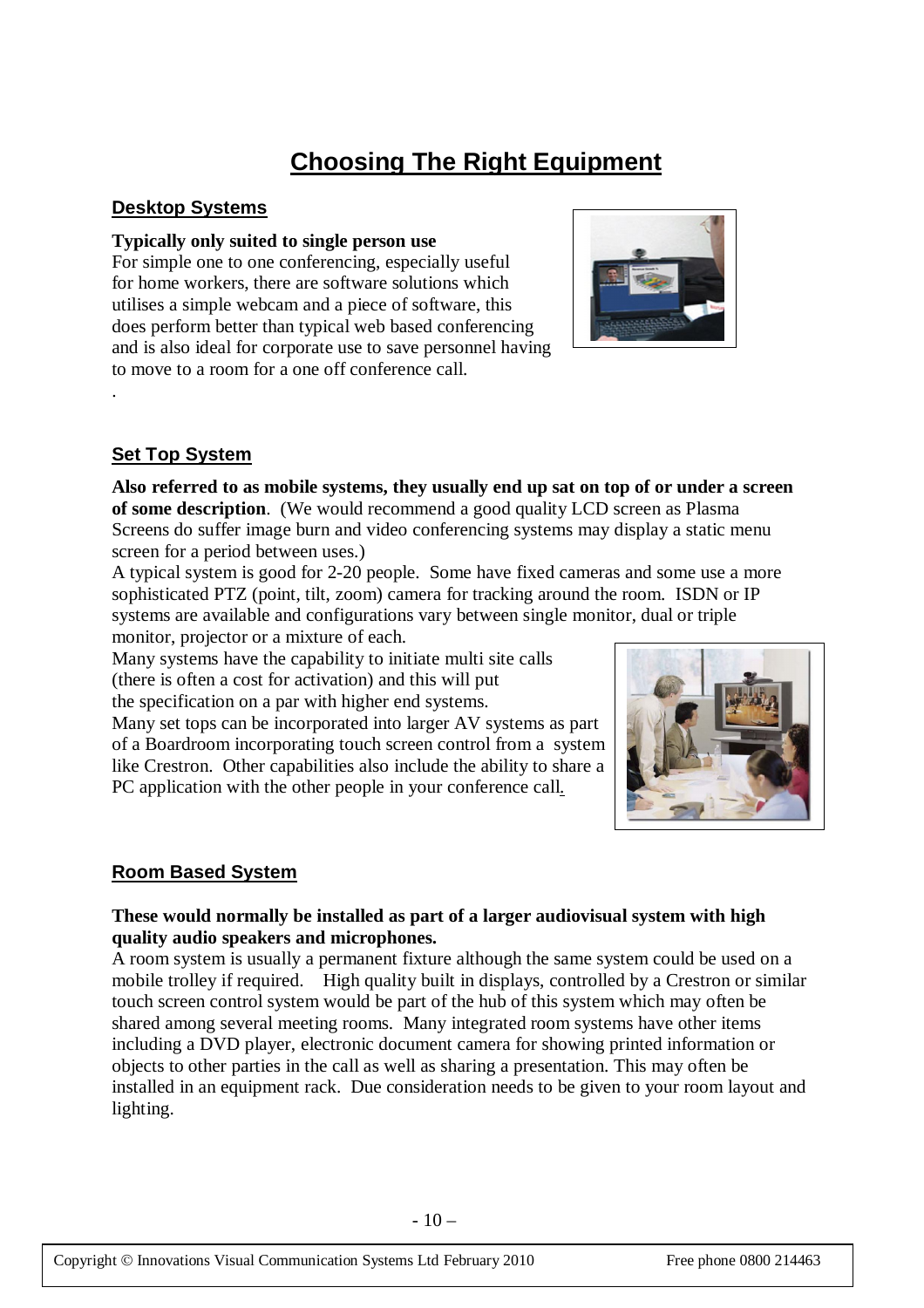### **Running Costs**

By far the main investment is the initial acquisition of the equipment. On the face of it this may seem expensive especially if you are furnishing multiple offices.

Many organisations choose to lease their solution so that they have the option to change or upgrade in the future. This widely accepted acquisition route is cost effective as it allows you to budget accurately for the future whilst also enjoying any tax breaks associated with lease or rental of capital equipment. Most companies lease vehicles and general office equipment so why not their audio and visual systems.

So, lets cover ongoing running costs…

If you are using the system across digital ISDN2 lines then remember these lines need to be installed and are supplied on a quarterly rental basis. The more lines you have the better the quality of call because you will have more bandwidth available for the system to use. Call costs are based on conferences dialled out by your system. Any calls into your system are paid by whoever is calling you and are usually charged per channel on a per minute basis. There are lots of least cost routing options available but you need to choose your supplier carefully to guarantee quality of service. British Telecom do publish their call rates on the web.

Conferencing across IP exploits your own infrastructures availability so essentially there is no additional rental or call costs. If your connection is limited then you may find the need to increase your bandwidth by buying or renting a larger connection facility. Each case needs looking at on its own merit. Your IT department will no doubt be able to advise on the capabilities of your systems.

All new video conferencing systems come with a manufacturers warranty. This is usually a return to base warranty with a repair turnaround of anything up to 30 days. We advise our clients to consider a support contract that will guarantee them a same or next day engineer call out and a replacement loan system while their own is fixed. Video Conferencing systems tend to be mission critical items so adequate support is essential. Support contracts usually also entitle you free of charge software upgrades that are often released to enhance the user experience and functionality of the system.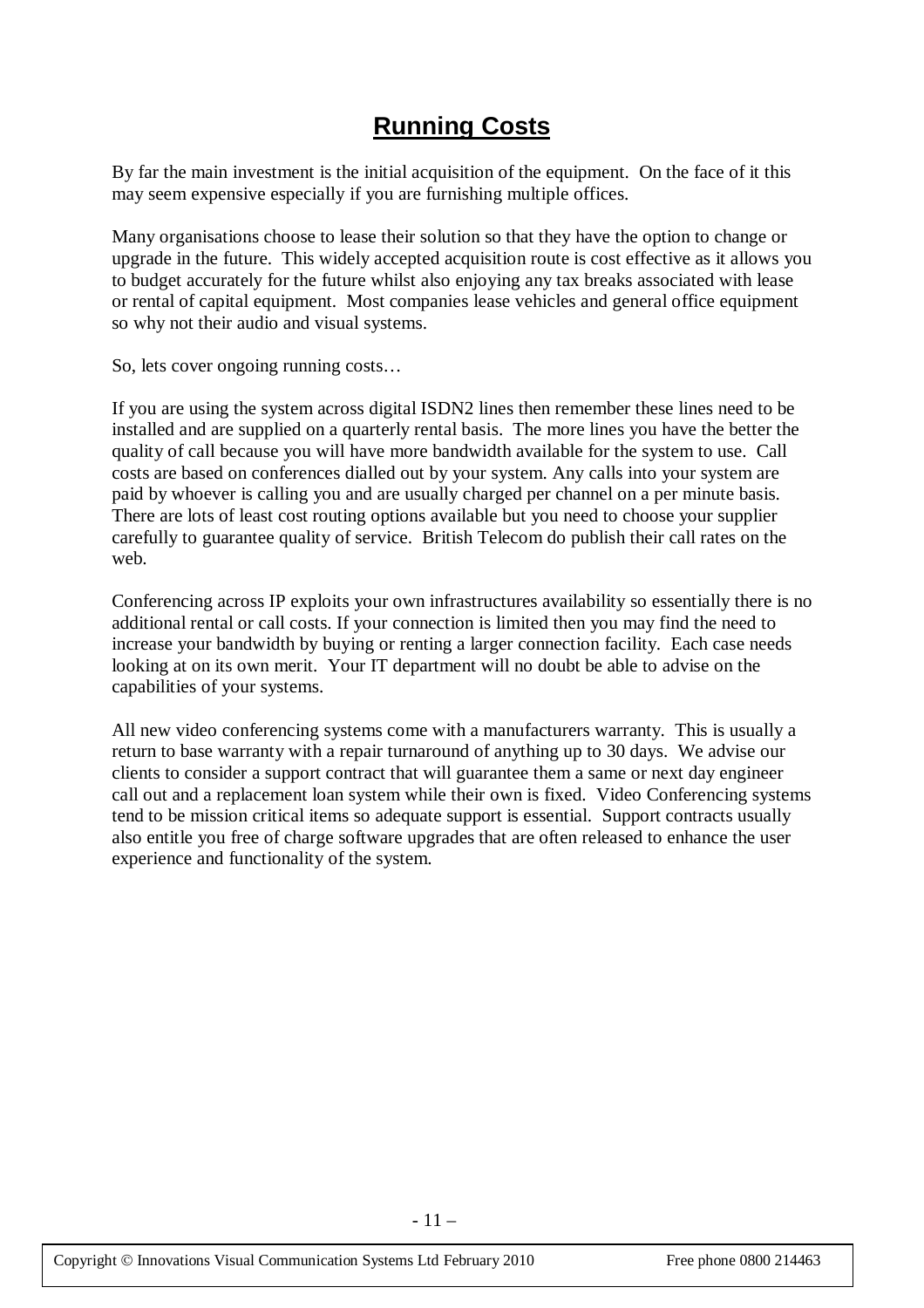### **Standard or High Definition**

HD is everywhere. Manufacturers would have you believe that you could not possibly continue watching standard definition TV at home and that the only thing you can possibly buy is HD. It is fair to say that the difference High Definition makes to a picture is dramatic. But surely each user should be able to make up their own mind how they want to view a picture?

It really is back to the first question. What do you want to use your video conferencing for now and in the future?

The future is definitely leading towards HD. Traditional, standard definition has provided the building blocks for the future and given us the ability to meet face to face over distance. For many organisations, just that facility is perfectly adequate and still delivers the ability to hold meetings whilst sharing presentations.

High definition imagery moves things to the next level by delivering up to ten times the image quality. There are some trade offs. The cost premium is significant although technology advances and competition will drive prices down eventually. High Definition is a very different viewing experience. It will redefine people's expectations about what to expect from a video conferencing experience. Every detail is clear and crisp. This is already proving invaluable in distance learning especially in medical applications. It is easy to see why when a standard definition image contains just over 101,000 pixels and HD contains over 900,000 pixels. Delegates no longer need to sit close to the camera to be viewed clearly.

There is a trade off; High Definition requires a higher quality connection to be effective. For many in the UK that may not be possible, or may just prove too costly to achieve. Infrastructure is becoming more affordable and in many cases the equation of cost saving against expense still works positively.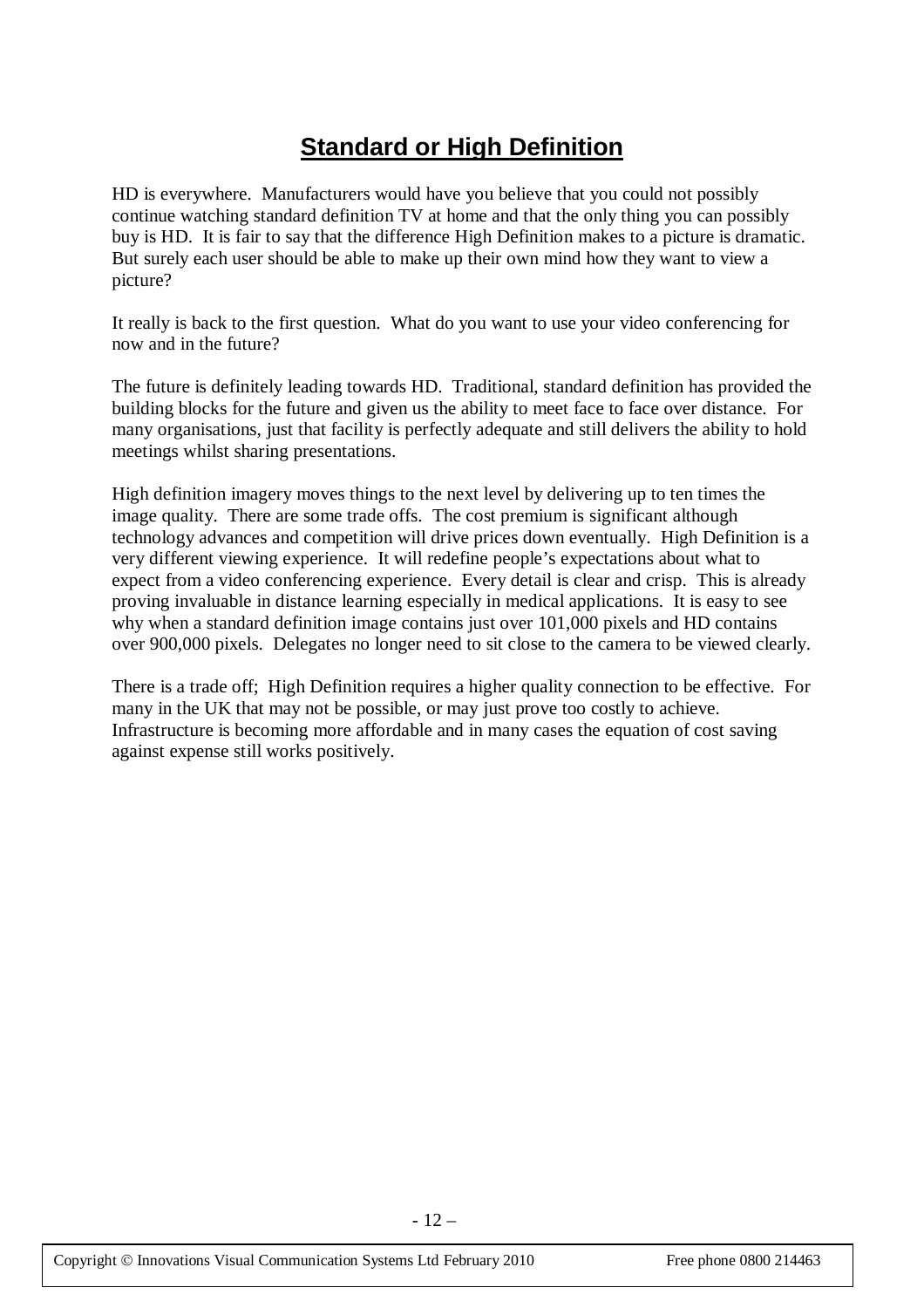# **Choosing The Right Supply & Installation Company**

If your video conferencing requirement is simple you may decide to purchase from a reputable company and set it up yourself. This will save you some money but remember you will also have to trawl through the 200+ pages of the manual and learn how to use and install it your self. A quality supplier will assist with this for you.

If you are integrating the new equipment into an existing system or designing a brand new one then a professional integration company is the best route for you.

They will take into account the equipment you already have and integrate it into your equipment rack if you have one. Post installation support is essential and you will find that many professional organisations provide a test number for ensuring your new equipment can speak to the outside world as well as a good deal of technical support.

If your systems are mission critical then it is worth considering a service and maintenance contract, as this will often include period scheduled maintenance and a facility for obtaining a loan system should your own fail.



You can take a chance but should your unit fail during the warranty period then expect to wait a few weeks at the least for it to be repaired under warranty.